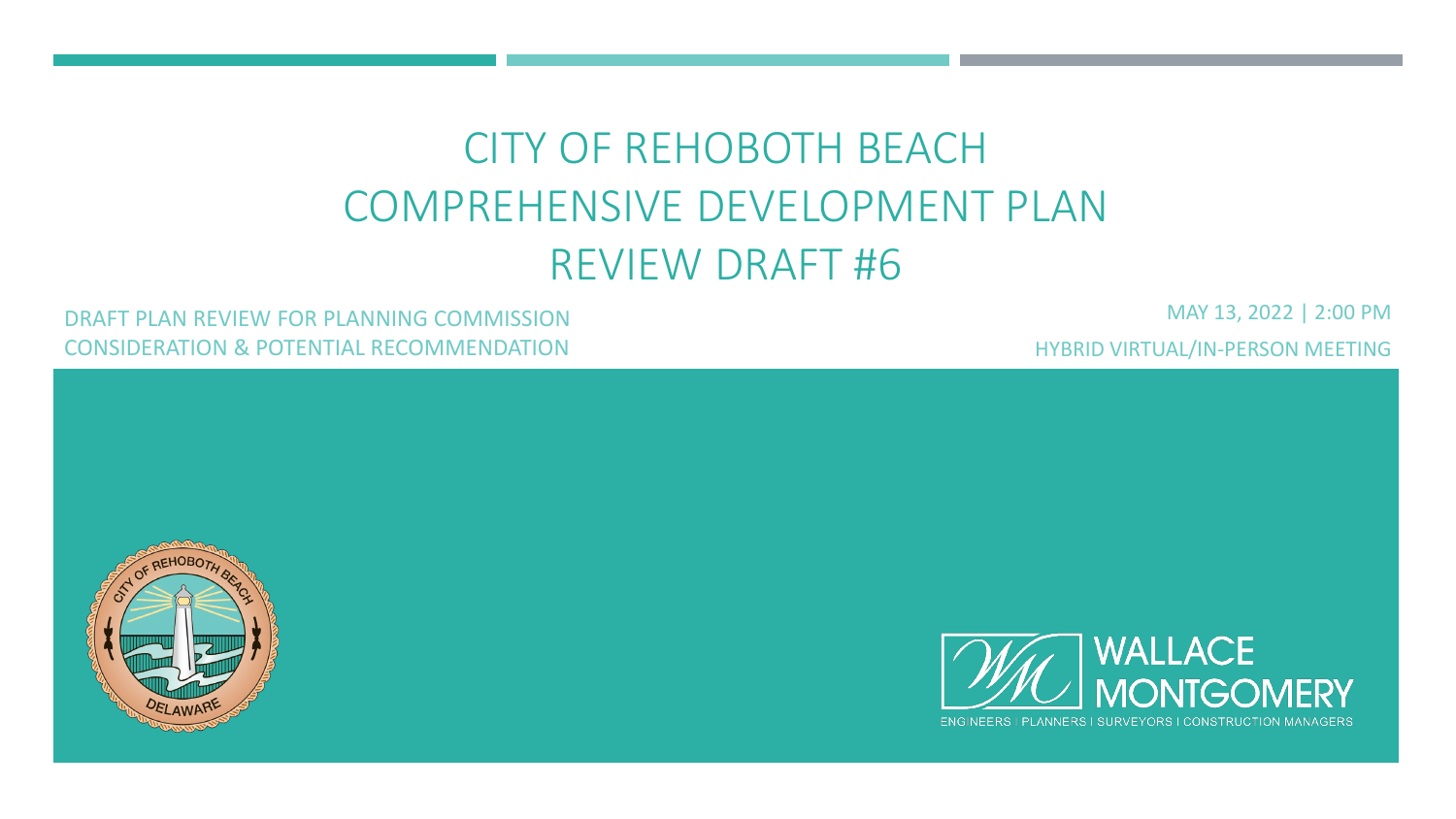# COMMENTS FROM JIM ELLISON

# COMMENT

In the orange box leading Chapter 2 on page 24 of the "Track Changes" draft, the third topic should include "2020" and read "2020 COMPREHENSIVE DEVELOPMENT PLAN PROCESS"

# DRAFT #6 PROPOSED INCORPORATION

#### **CHAPTER 2-INTRODUCTION: THE PLANNING PROCESS**

-AUTHORITY TO PLAN

Chapter 2 addresses these principal topics: -COMPREHENSIVE DEVELOPMENT PLAN HISTORY

-2020 COMPREHENSIVE DEVELOPMENT PLAN PROCESS

As described in *Chapter 1-Executive Summary & Vision*, the CDP is the principal document outlining

 $\blacksquare$  Appendix A (and perhaps other elements that follow) are in larger font size than the main body of the text, and probably should not be.

Update all Appendices so that the "Normal" body font is size 12 to mirror the font size in Chapters 1-8.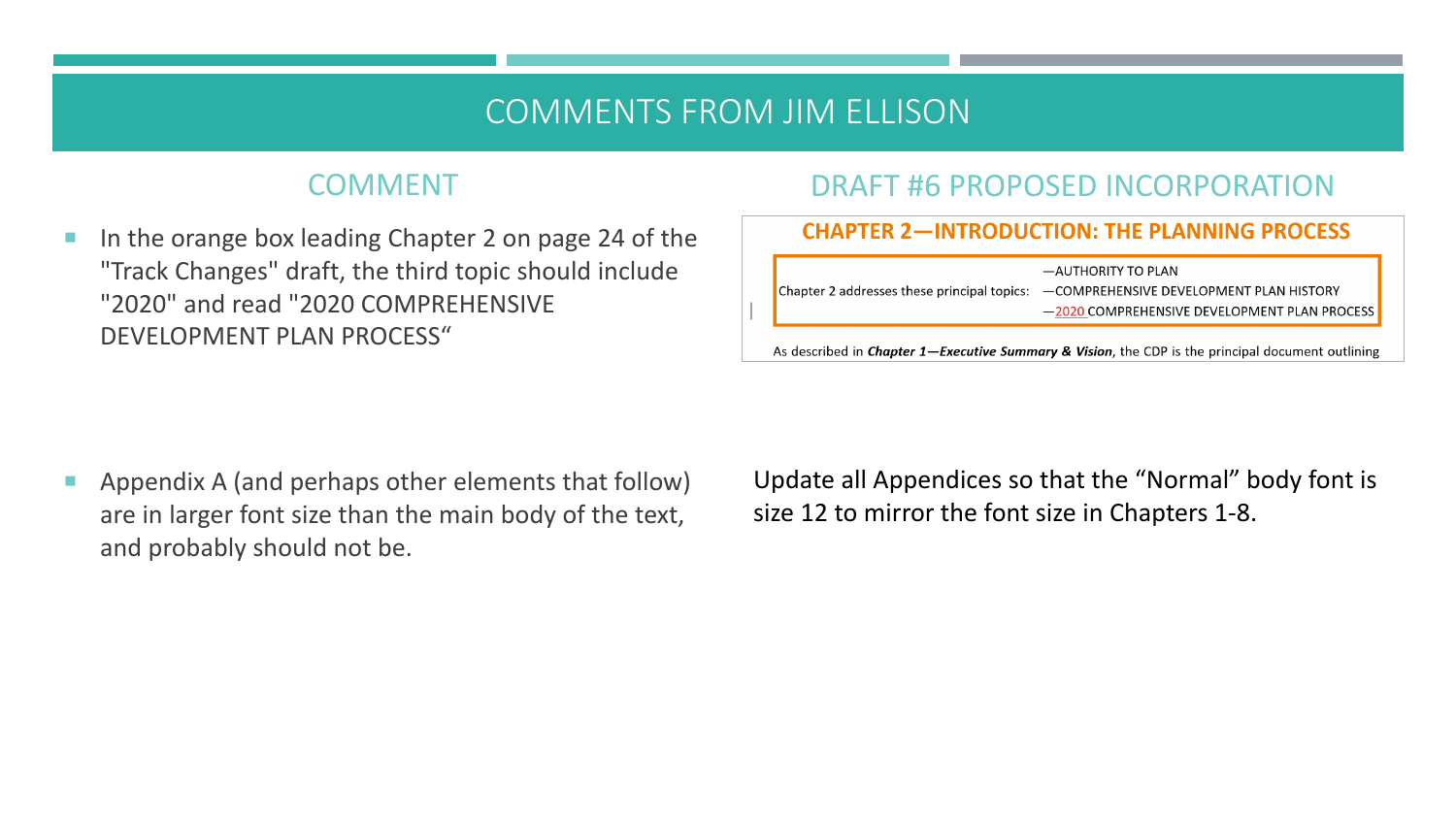# COMMENTS FROM JULIE DAVIS, NAN HUNTER & JIM ELLISON

# COMMENT: Chapter 5 Housing Issues

New language has been added in Draft #6 to the discussion of the City's goals to provide more workforce housing in the its commercial areas. The new language, which is redlined in Draft #6 (p. 5-10), states: "The County is currently exploring a potential Ordinance to foster the increased provision of workforce housing within the unincorporated areas of Sussex County. The City's position on housing growth aligns with that of Sussex County."

Although we strongly support policies and strategies that would facilitate provision of affordable and workforce housing within the City, we don't believe that the new CDP should endorse, even implicitly, a pending County ordinance that has been neither finally adopted nor discussed by the Planning Commission and/or the Board of Commissioners.

Moreover, the ordinance that the County is apparently considering has been criticized as eliminating any public input concerning proposed projects in the County's unincorporated areas that would include workforce housing units in a letter to the Cape Gazette from no less than the executive director of a non-profit organization whose mission is to encourage State, County, and local municipalities to provide workforce and other forms of affordable housing. (See LTE from Russ Huxtable, vice president, Milford Housing Development Company, a private non-profit affordable developer, in the 5/3/22 edition [of the Cape Gazette. https://www.capegazette.com/ article/publicinput-needed](https://www.capegazette.com/article/publicinput-needed-affordable-housing-proposals/239122)affordable-housing-proposals/239122.) We thus believe that this new language in Draft #6 is premature and should be deleted.

That said, we also believe that the Action Items in this Housing chapter should include explicit language encouraging the City and the surrounding community to address the workforce as well as affordable housing. We thus suggest revising the new Action Item on housing to read: "h) Consider coordination with other area beach towns and the County to identify and implement regional strategies for addressing affordable **and workforce**  housing needs."

## DRAFT #6 PROPOSED INCORPORATION

The County is currently exploring **a** potential **Ordinance to foster the increased ways to increase the** provision of workforce housing within the unincorporated areas of Sussex County. **The City's position on housing growth aligns with that of Sussex County.**

#### **ACTION ITEM H**

h) Consider coordination with other area beach towns and the County to identify and implement regional strategies for addressing affordable **and workforce**  housing needs.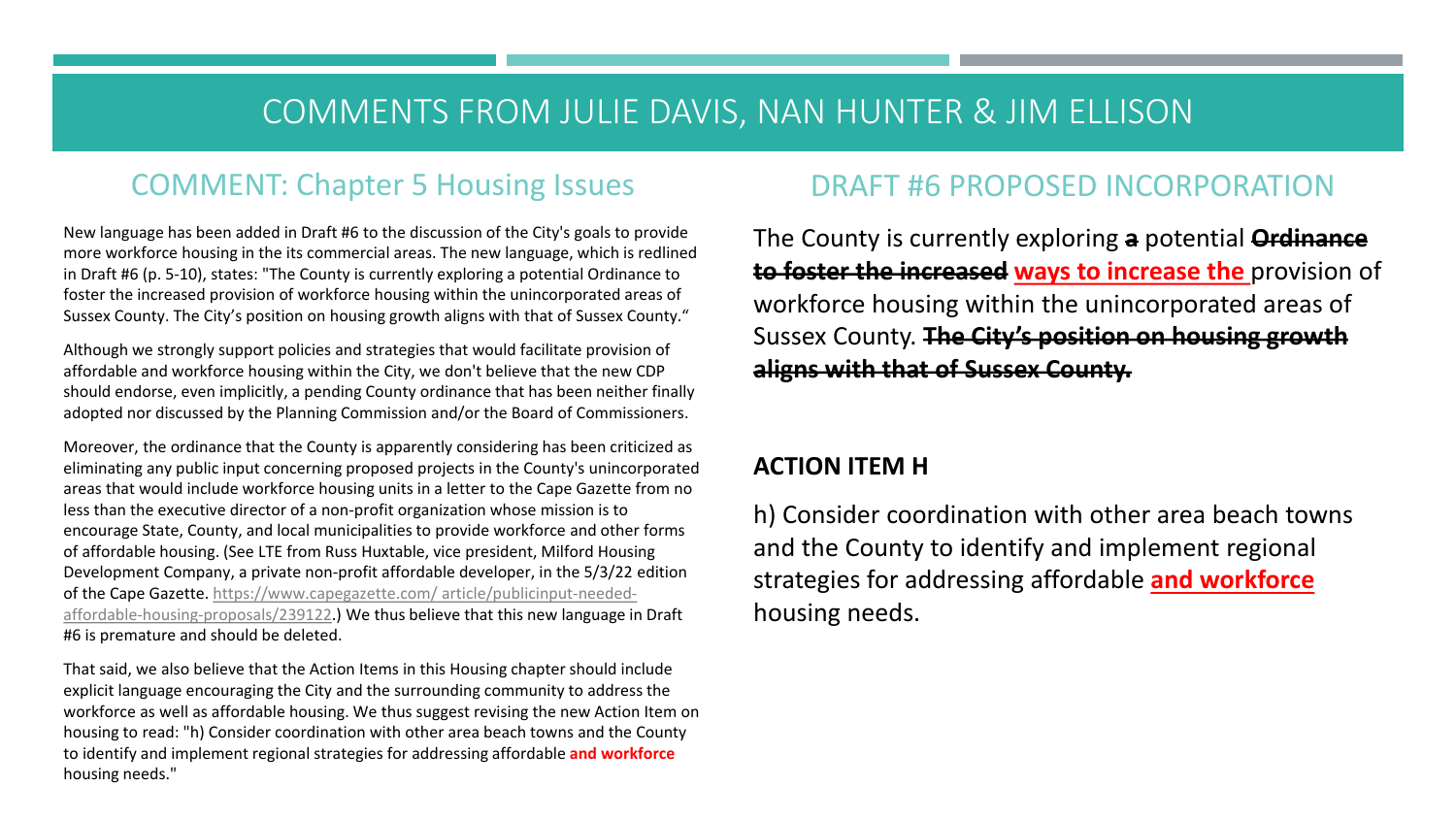# COMMENTS FROM JULIE DAVIS, NAN HUNTER & JIM ELLISON

## COMMENT: Chapter 6 Transportation

Draft #6 does not address comments submitted by Barry Brandt, President of the Country Club Estates Board, and by Gary Klasik, who resides on Columbia Avenue. Both expressed concerns about the tentative and vague nature of the Action Item relating to traffic management issues: "h) Consider contracting with a traffic consultant to review current traffic patterns and recommend changes to implement a traffic management program that includes traffic calming infrastructure, pedestrian and bicycle safety measures, and other components as appropriate."

Consistent with their comments, we suggest the Action Item be restated in stronger and more specific terms: **"h) Contract with a professional traffic engineering firm to conduct an in-depth analyses of traffic volumes, patterns, and speeds throughout the City, as well as parking strategies including shuttle studies, and to make recommendations regarding a traffic management program that also includes pedestrian and bicycle safety measures such as traffic calming measures on specific streets, particularly those (Columbia, Henlopen, and Bayard Avenues as well as State Road) that carry the largest volumes of traffic to and from the City, Henlopen Acres, North Shores, and the Gordons Pond Trail."**

## DRAFT #6 PROPOSED INCORPORATION

#### **ACTION ITEM H**

h) **Consider contracting Contract** with a **professional**  traffic **engineering firm to conduct an in-depth analysis of traffic volumes, patterns, and speeds throughout the City, as well as parking strategies including shuttle studies, and to make recommendations regarding consultant to review current traffic patterns and recommend changes to implement** a traffic management program that **also** includes **traffic calming infrastructure,**  pedestrian and bicycle safety measures **such as traffic calming measures on specific streets, particularly those that carry the largest volumes of traffic to and from the City, Henlopen Acres, North Shores, and the Gordons Pond Trail (e.g., Columbia, Henlopen, and Bayard Avenues; State Road), and other components as appropriate**.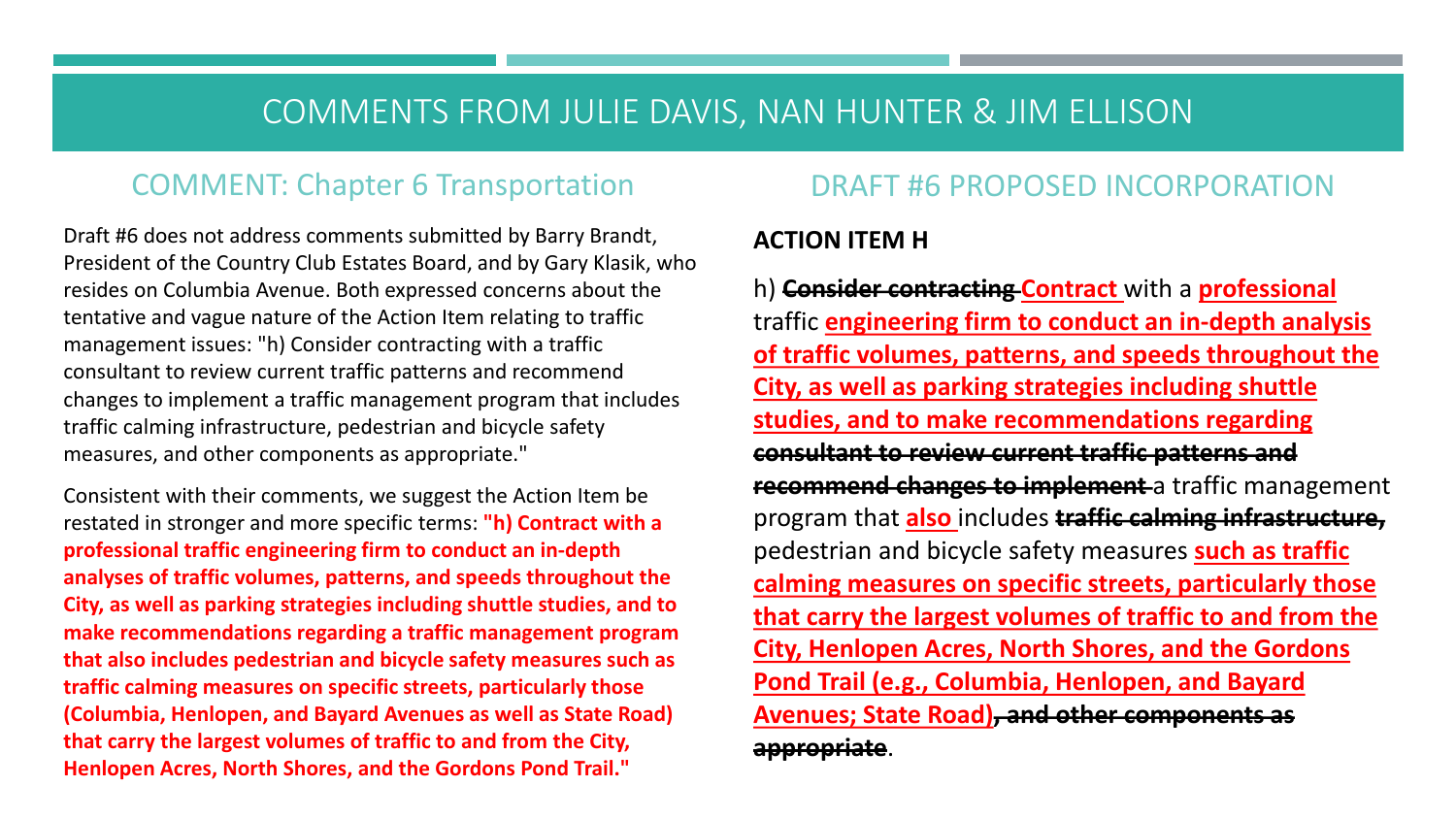# COMMENTS FROM JULIE DAVIS, NAN HUNTER & JIM ELLISON

## COMMENT: Chapter 7 Environment

We were pleased to hear a consensus expressed during the discussion at the Planning Commission's April 29 meeting about the need to better address possible code changes for impervious lot coverage. We were especially pleased to hear that DNREC feedback could be used to justify adding a goal and/or action item on this issue without having to send the plan back to the State. However, we are concerned that the only reference to impervious lot issues in Draft #6 is the following Action Item (p. 7-30): "r) Consider implementing recommendations from the Resilient Community Partnership Project."

The Resilient Community Partnership Project is not discussed in any detail in the text in Chapter 7, and it's doubtful that many readers of the new CDP are familiar with the Project or its provisions. Accordingly, we suggest that a summary description of this Project including its goals and recommendations be included in the text of Chapter 7, and that the related Action Item be revised along the following lines: **"r) Consider changes to the provisions of the City's zoning ordinance relating to floor area ratio and lot coverage to address the concerns and possible strategies raised by the Resilient Community Partnership Project regarding the stormwater runoff issues created by impervious surfaces."**

#### DRAFT #6 PROPOSED INCORPORATION

#### **ACTION ITEM R**

*Retain the original language of this Action Item since not all recommendations found within the RCP project documentation are incorporated by the proposed language.*

#### **ACTION ITEM X (NEW)**

**x) Consider changes to the provisions of the City's zoning ordinance relating to floor area ratio and lot coverage to address the concerns and possible strategies raised by the Resilient Community Partnership Project regarding the stormwater runoff issues created by impervious surfaces.**